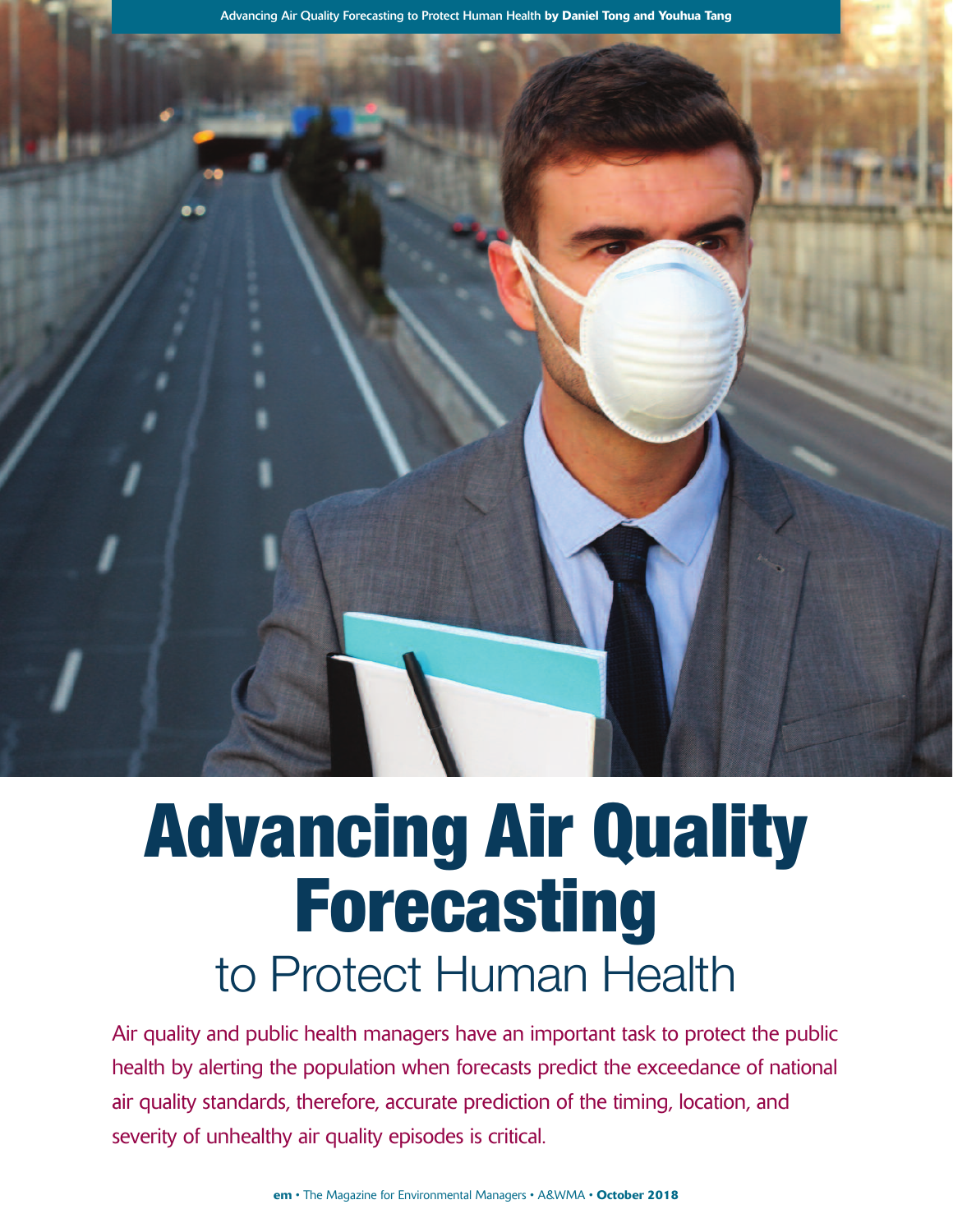Air quality forecasting is one of the key tools commonly used by state and local agencies to protect the public from adverse health effects of poor air quality. Exposures to air pollution caused 7 million premature deaths per year, making it the single largest environmental risk today. <sup>1</sup> In the United States, over one third of the population lives in areas not attaining the health-based National Ambient Air Quality Standards (NAAQS) for ozone  $(O_3)$  and fine particulate matter (PM $_{2.5}$ ).<sup>2</sup> Air quality and public health managers have an important task to protect the public health by alerting the population when forecasts predict an exceedance of the NAAQS. During exceedances, action days are issued and, depending on the levels of severity, specific sensitive groups or the entire population are advised to reduce outdoor activities or take other protective measures. Accurate prediction of the timing, location, and severity of unhealthy air quality episodes is, therefore, critical for decision-makers to protect human health.

### **How Is an Air Quality Warning Issued?**

There are several steps involved in the decision-making to issue an air quality warning (see Figure 1). The basic principal of forecasting air quality, similar to that of weather forecasting, is "anchoring and adjustments". First, forecasters gather information of local weather forecasting and pollutant observations to understand the local and regional persistence and possible changes in air quality next day. Next, forecasters consult numerical model guidance, such as the National Air



Quality Forecast Capability (NAQFC) operated by the National Oceanic and Atmospheric Administration (NOAA), or the AIRNow map, produced from monitoring and NAQFC prediction by EPA, for next-day air quality forecasts. Putting all the information together, forecasters make necessary adjustments using a variety of methods, including statistical analysis (regression and clustering) and heuristic "expert analysis," to the air quality guidance before producing the officially released air quality advisory. Within forecasters' toolbox, air quality forecasting systems, such as the NAQFC, are a central piece for many states to produce timely air quality advisories.

# **Recent Advancements in Air Quality Forecasting**

A number of advancements have been made to improve the NAQFC system, driven largely by emerging issues caused by drastic socioeconomic and environmental changes. Examples of such changes include economic recession, oil/gas production, rising dust storms and wildfires, and natural disasters such as volcanic eruptions.

## **Rapid Emission Refresh**

An air quality forecasting system has two key inputs: meteorology and emissions. Emissions are often provided by the National Emission Inventories (NEIs). It often takes several years to come up with new NEIs, which become outdated quickly due to rapid changes in emission sources. Conse-

> quently, outdated emission data impose large uncertainties on air quality forecasting. To reduce emission time lag, a new technique, called rapid emission refresh, recently emerged to improve time-sensitive modeling applications, such as air quality forecasting. Rapid emission refresh utilizes near-real-time observations from satellites and ground monitors to update either emission data directly, or the parameters used to calculate emissions.

> One of the successful stories is to apply this technique to study the air quality impact of the 2008 Great Recession. <sup>3</sup> The Great Recession, kicked off by the bursting of an US\$8 trillion housing bubble, was blamed for a loss of 8.4 million jobs, as well as a substantial decrease in air pollutant emissions in the United States.<sup>4,5</sup> The impact is quantified by comparing  $O<sub>3</sub>$  concentrations under two model scenarios: business-as-usual (BAU) and recession.

Under the BAU scenario, the emission projection from the Cross-State Air Pollution Rule (CSAPR) is used to estimate the "would-be" NOx emissions level in 2011. In the recession case, the actual NOx trends observed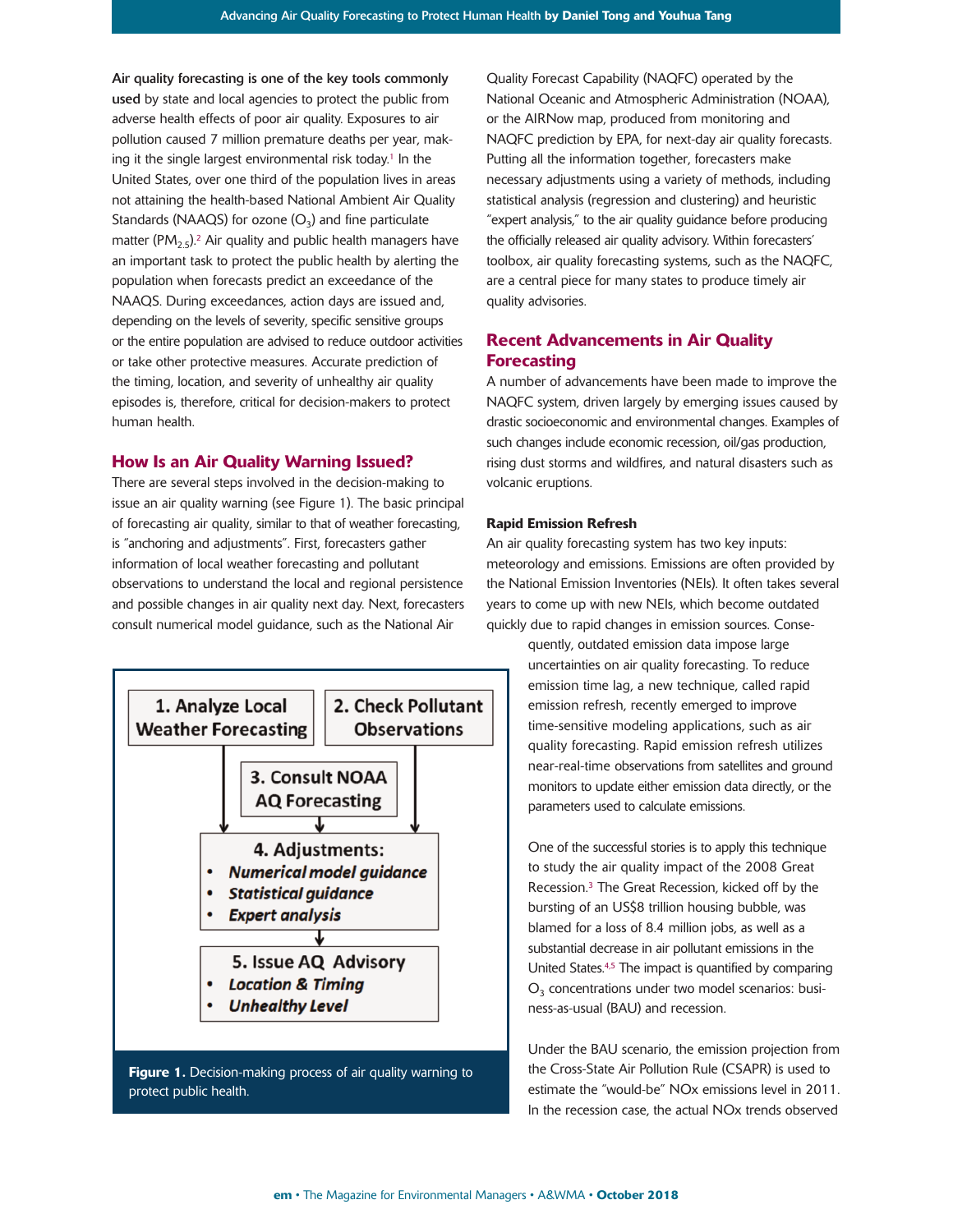from ground monitors and the Ozone Monitoring Instrument (OMI) on the Aura satellite are used to obtain "realistic" changes in NOx emissions. The Great Recession was shown to cause a1–2 parts per billion by volume (ppbv) decrease in surface  $O<sub>3</sub>$  concentration over the eastern United States, a slight increase (0.5–1 ppbv) over the Rocky Mountain region, and mixed changes in the Pacific West.

#### **Oil and Gas Emissions**

Recent rapid increase in unconventional oil and gas production raised concerns about health impacts. For instance, emissions in an oil/gas basin elevated wintertime surface  $O_3$  well above national air quality standards.<sup>6</sup> As the  $O_3$  standards are tightened and oil/gas production continues to increase, it is therefore important to account for the fast changing emissions from oil and gas production. A new method has been developed to project emission inventories using annual energy production data. Model simulations with an NAQFC experimental system suggest that oil/gas emissions could have considerable impacts on air quality with active oil/gas production.

#### **Windblown Dust and Wildfires**

As many western states see more frequent droughts, windblown dust storms and wildfires become an increasing concern. In the past three decades, wildfires have increased in number and size across western North America, and the trend will continue in response to further warming. <sup>7</sup> This will, inevitably, lead to substantially higher risk of fire damages to human health and properties. Meanwhile, the frequency of dust storms has increased by 240 percent from the 1990s to 2000s. <sup>8</sup> Rising dust activity imposes myriad effects on the environment and society, including poor air quality, infectious diseases, highway and aviation safety, cropland erosion, and reduced solar energy productivity.

Unlike traditional emission sources, wildfires and dust storms are more difficult to predict. Sophisticated emission models and satellites are often needed to forecast these intermittent events. Over North America there is an interesting phenomenon, called "Tax Day dust storm". Each year, on the day when Americans file their tax returns, one or more large dust storms often sweep across the Southwest.



**Figure 2.** Forecasts of two dust storms (shown in red with high PM<sub>10</sub> concentrations) during the 2018 Tax Day (April 17, 2018). Courtesy of Barry Baker.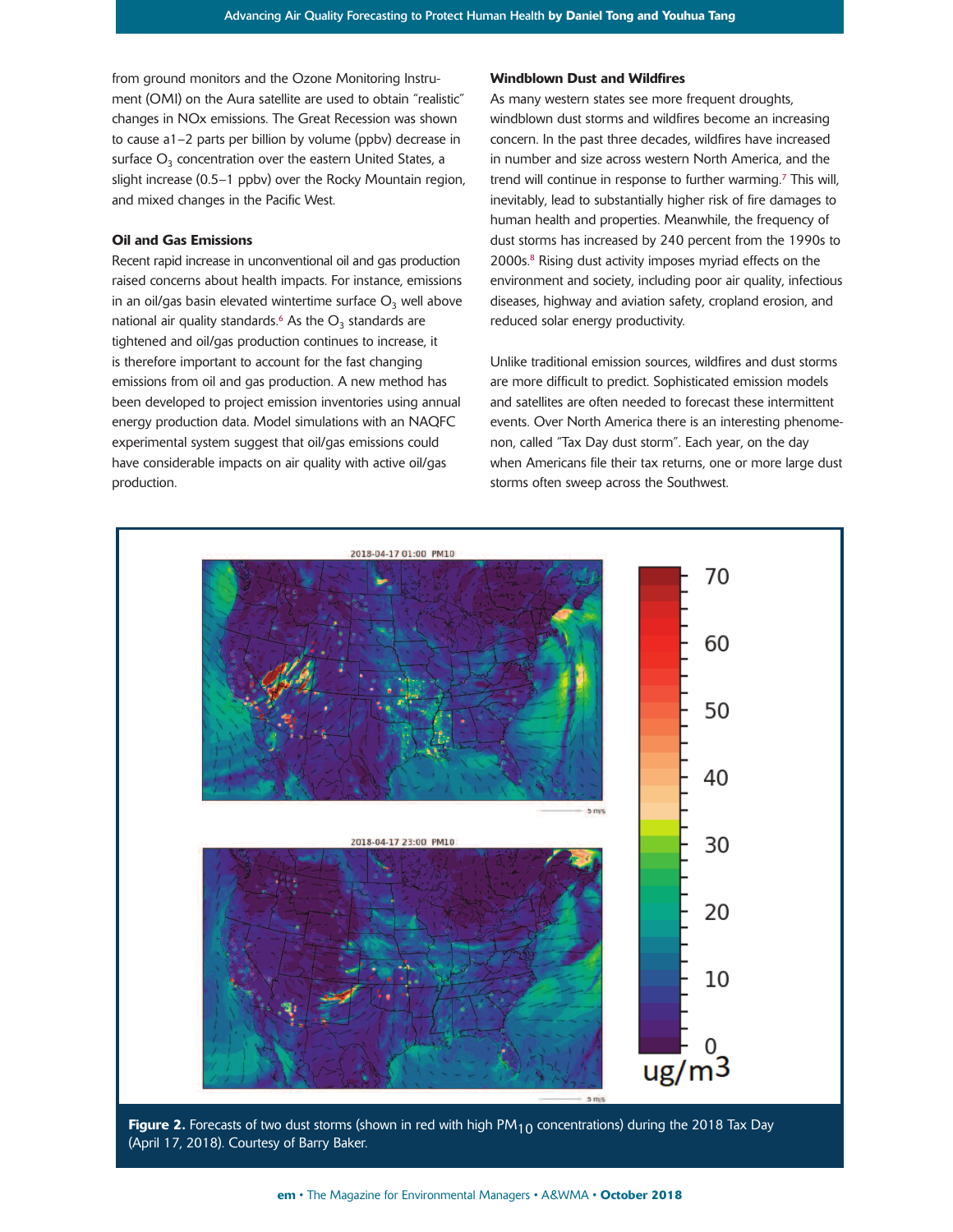Figure 2 shows the forecast of the "Tax Day" dust storms in 2018. On April 17, 2018–the extended income tax return deadline due to a computer failure at the Internal Revenue Service–two dust storms swept over Nevada, Arizona, Utah, and New Mexico. The forecasts of high winds and reduced visibility caused by dust storms led the Utah Department of Transportation to prohibit high-profile trucks to enter Highway I-80, a precautionary action to prevent fatal accidents during a 2015 dust storm in this region.

Mapping Profiling Suite (OMPS). The health-based air quality standard for  $SO<sub>2</sub>$  is 75 ppbv, which has been frequently exceeded in the areas downwind to the Kilauea volcano during the eruption on May 17, 2018 (see Figure 3).

#### **Chemical Data Assimilation**

Similar to weather forecasting, air quality forecasting benefits greatly from assimilating near-real-time observations from ground monitors and satellites. Chemical data assimilation

![](_page_3_Figure_5.jpeg)

#### **Volcanic Eruption**

The recent eruption of the Kilauea volcano in Hawaii highlights another need for air quality forecasting: providing predictive air quality data for emergency response. At times of natural disasters such as volcanic eruptions, elevated levels of toxic gases and particles can result in severe health stress among the people living in the impacted areas and further downwind. Advanced air quality forecasting systems can be equipped with near-real-time emission estimates to provide critical air quality data to assess population exposure to volcanic smog (vog) and to assist in developing effective evacuation plans, if necessary.

Near-real-time estimates of volcanic emissions can be made from sulfur dioxide  $(SO<sub>2</sub>)$  and aerosol vertical column density by satellite sensors, such as OMI and Ozone

techniques have been developed to improve initial conditions of chemical transport models and yield better prediction by blending the information from a model estimate (referred to as prior or background) and from observations in certain methods. <sup>9</sup> The purpose is to eliminate the accumulated biases in the model system.

One method is direct blending, for instance, using observed chemical mass concentrations to correct the modeled mass concentrations. This approach is relatively straightforward, as they are directly comparable. Since most monitoring data are captured near the surface, this method is usually applied to near-surface field. Another method is indirect guessing, such as comparing satellite retrieved aerosol optical depth (AOD) with modeled AOD to estimate the biases of modeled column mass concentrations and make the corresponding